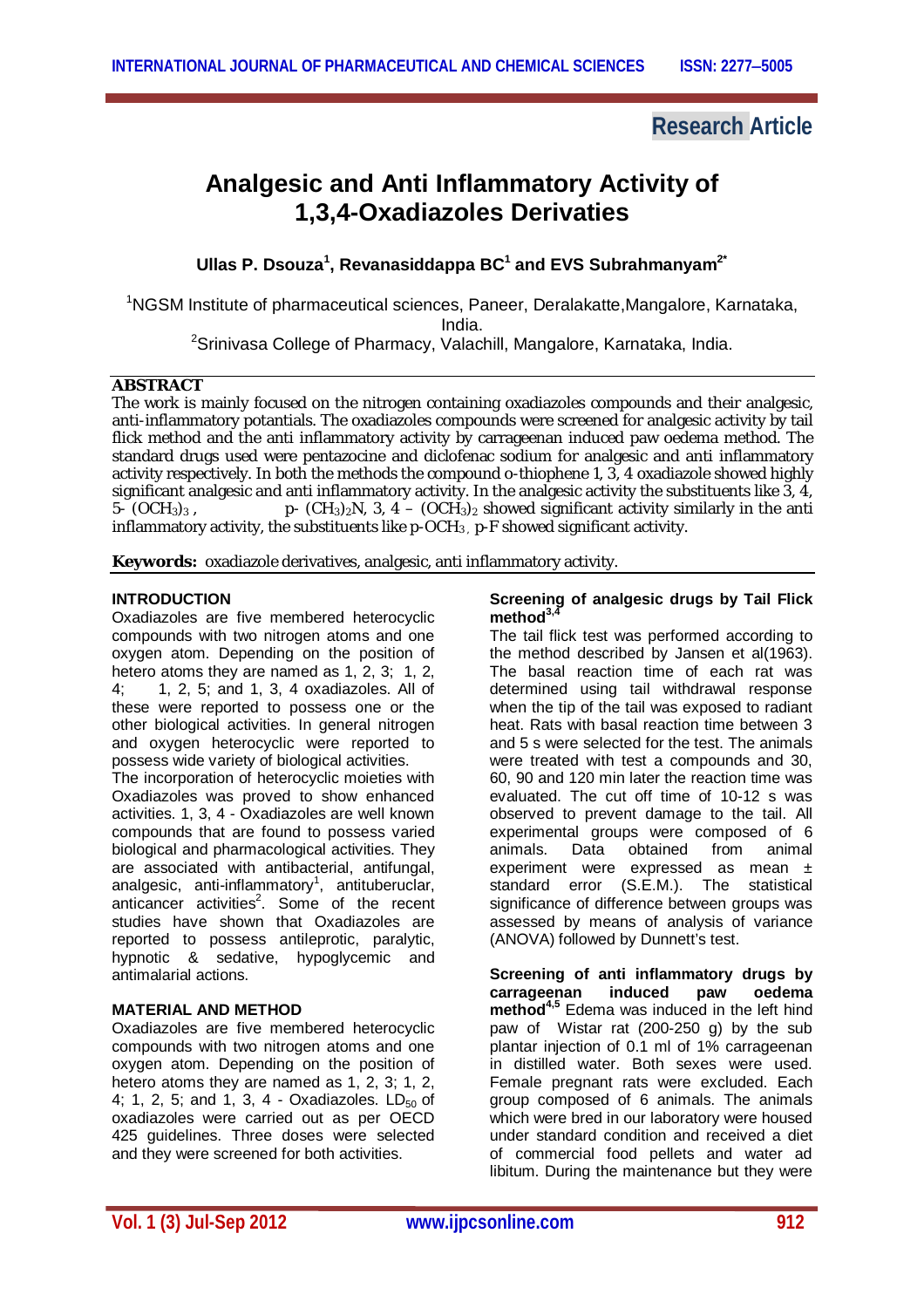entirely fasted during the experimental period. Our studies were in accordance with recognized guidelines on animal experimentation.

The test compounds were given intraperitoneally 30 minutes before carrageenan injection. The difference in the paw volume of the injected and the control were compared for each animal and expressed as ratio of final paw volume in initial paw volume.

All experimental groups were composed of 6 animals. Data obtained from animal experiment were expressed as mean ± standard error (S.E.M.). The statistical significance of difference between groups was assessed by means of analysis of variance (ANOVA) followed by Dunnett's test.

#### **RESULTS AND DISCUSSION**

The acute oral toxicity were performed by OECD test guidelines-425, shows LD50> 2000 mg/kg. The analgesic activity was carried out by tail flick method and the anti inflammatory activity was carried out by carrageenan induced paw oedema method. The standard drugs used were pentazocine and diclofenac sodium for analgesic and anti inflammatory activity respectively.

In both the methods the compound  $P-OCH<sub>3</sub>$ , 1, 3, 4 oxadiazole showed highly significant analgesic and anti inflammatory activity. In the analgesic activity the substituents like 4-methyl, 3,4-di methoxy, 3-hydroxy showed significant activity similarly in the anti inflammatory activity, the substituents like 4 chloro , 3-hydoroxy showed significant activity. The compounds  $P$ -OCH<sub>3</sub>, 1, 3, 4 oxadiazole showed highly significant analgesic and anti inflammatory activity.

|     | Oxadiazole moiety         | $LD_{50}(mg/kg)$ |
|-----|---------------------------|------------------|
| 1.  | m-nitro oxadiazole        | >5000            |
| 2.  | 3-bromo oxadiazole        | >5000            |
| 3.  | 4-OH oxadiazole           | >5000            |
| 4.  | 4-Chloro oxadiazole       | $= 2000$         |
| 5.  | 2,5-Dimethoxy oxadiazole  | >5000            |
| 6.  | 3-OH-4-methoxy oxadiazole | >5000            |
| 7.  | 3-OH oxadiazole           | >5000            |
| 8.  | 4-methyl oxadiazole       | >5000            |
| 9.  | 3,4-Dimethoxy oxadiazole  | >5000            |
| 10. | P-OCH3 OXadiazole         | $= 2000$         |

#### **Table 1: The following table shows LD<sup>50</sup> values for the following 1, 3, 4- oxadiazoles**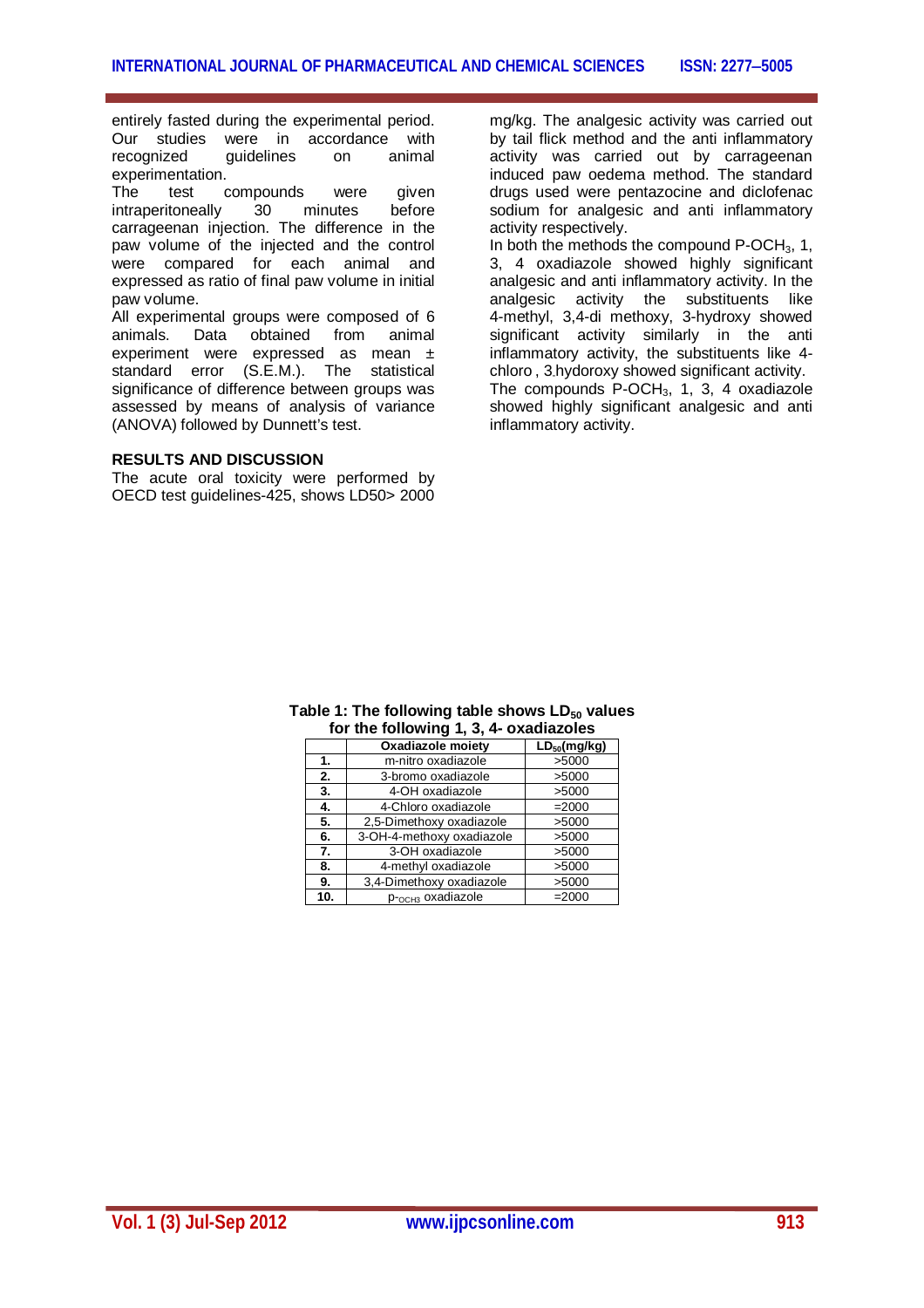| <b>Groups</b>                    | <b>Dose</b><br>(mg/kg) | <b>Reaction</b><br>time(s)<br>(s) before | <b>Reaction time</b><br>(s)after 2<br>hours | Increase in<br>reaction time |
|----------------------------------|------------------------|------------------------------------------|---------------------------------------------|------------------------------|
| Control                          | Vehicle                | $2.56 \pm 0.15$                          | $3.1 \pm 0.14$                              | $0.54 \pm 0.01$              |
| Pentazocine                      | 10                     | $2.36 \pm 0.22$                          | $5.45 \pm 0.18$                             | $3.09 \pm 0.004**$           |
| m-nitro oxadiazole               | 250                    | $2.56 \pm 0.15$                          | $3.10 \pm 0.12$                             | $0.54 \pm 0.003$             |
|                                  | 500                    | $2.00 \pm 0.17$                          | $2.53 \pm 0.18$                             | $0.53 \pm 0.001$             |
|                                  | 1000                   | $2.88 \pm 0.20$                          | $3.41 \pm 0.21$                             | $0.53 \pm 0.01$              |
|                                  | 250                    | $2.21 \pm 0.25$                          | $2.76 \pm 0.19$                             | $0.55 + 0.04$                |
| 3-bromo oxadiazole               | 500                    | $2.53 \pm 0.06$                          | $3.06 \pm 0.04$                             | $0.53 \pm 0.02$              |
|                                  | 1000                   | $2.53 \pm 0.07$                          | $3.06 \pm 0.06$                             | $0.53 + 0.01$                |
|                                  | 250                    | $2.58 \pm 0.13$                          | $3.11 \pm 0.08$                             | $0.53 + 0.05$                |
| 4-OH oxadiazole                  | 500                    | $2.56 \pm 0.22$                          | $3.11 \pm 0.21$                             | $0.55 \pm 0.02$              |
|                                  | 1000                   | $2.78 \pm 0.25$                          | $3.38 \pm 0.25$                             | $0.60 \pm 0.01***$           |
|                                  | 100                    | $2.88 \pm 0.25$                          | $3.48 \pm 0.25$                             | $0.60 \pm 0.01**$            |
| 4-Chloro oxadiazole              | 200                    | $2.665 \pm 0.19$                         | $3.20 \pm 0.18$                             | $0.55 \pm 0.01$              |
|                                  | 400                    | $2.65 \pm 0.20$                          | $3.20 \pm 0.21$                             | $0.55 \pm 0.01$              |
|                                  | 250                    | $2.65 \pm 0.19$                          | $3.26 \pm 0.14$                             | $0.61 \pm 0.05***$           |
| 2,5-Dimethoxy                    | 500                    | $2.71 \pm 0.19$                          | $3.35 \pm 0.16$                             | $0.64 \pm 0.03***$           |
| oxadiazole                       | 1000                   | $2.93 \pm 0.19$                          | $3.80 \pm 0.15$                             | $0.87 \pm 0.04$ **           |
|                                  | 250                    | $2.16 \pm 0.19$                          | $2.68 \pm 0.21$                             | $0.52 \pm 0.02$              |
| 3-OH-4-methoxy<br>oxadiazole     | 500                    | $3.15 \pm 0.23$                          | $3.95 \pm 0.15$                             | $0.80 \pm 0.07$ **           |
|                                  | 1000                   | $2.65 \pm 0.23$                          | $3.70 \pm 0.25$                             | $1.05 \pm 0.02$ **           |
| 3-OH oxadiazole                  | 250                    | $2.60 \pm 0.24$                          | $3.43 \pm 0.22$                             | $0.83 \pm 0.02$ **           |
|                                  | 500                    | $2.63 + 0.26$                            | $3.40 \pm 0.23$                             | $0.77 \pm 0.03$ **           |
|                                  | 1000                   | $2.76 \pm 0.27$                          | $3.56 \pm 0.22$                             | $0.88 \pm 0.05$ **           |
|                                  | 250                    | $3.06 \pm 0.27$                          | $3.88 \pm 0.19$                             | $0.82 \pm 0.08***$           |
| 4-methyl oxadiazole              | 500                    | $2.78 \pm 0.23$                          | $3.55 \pm 0.20$                             | $0.77 \pm 0.03$ **           |
|                                  | 1000                   | $2.68 \pm 0.21$                          | $3.58 \pm 0.20$                             | $0.90 \pm 0.01$ **           |
| 3,4-Dimethoxy                    | 250                    | $2.48 \pm 0.21$                          | $3.35 \pm 0.17$                             | $0.87 \pm 0.04**$            |
| oxadiazole                       | 500                    | $2.68 \pm 0.21$                          | $3.58 \pm 0.20$                             | $0.90 \pm 0.01$ **           |
|                                  | 1000                   | $2.48 \pm 0.21$                          | $3.35 \pm 0.17$                             | $0.87 \pm 0.04**$            |
|                                  | 100                    | $2.21 \pm 0.25$                          | $3.13 \pm 0.27$                             | $0.92 \pm 0.02$ **           |
| $p$ -OCH <sub>3</sub> oxadiazole | 200                    | $2.53 \pm 0.06$                          | $3.53 \pm 0.08$                             | $0.10 \pm 0.02$ **           |
|                                  | 400                    | $2.36 \pm 0.22$                          | $5.10 \pm 0.16$                             | $2.74 \pm 0.06**$            |

## **Table 2: The following tables shows the analgesic activity of 1, 3, 4 oxadiazoles by Tail Flick method**

 $*= p < 0.05$  compared to control,\*\* =  $p < 0.01$  compared to control